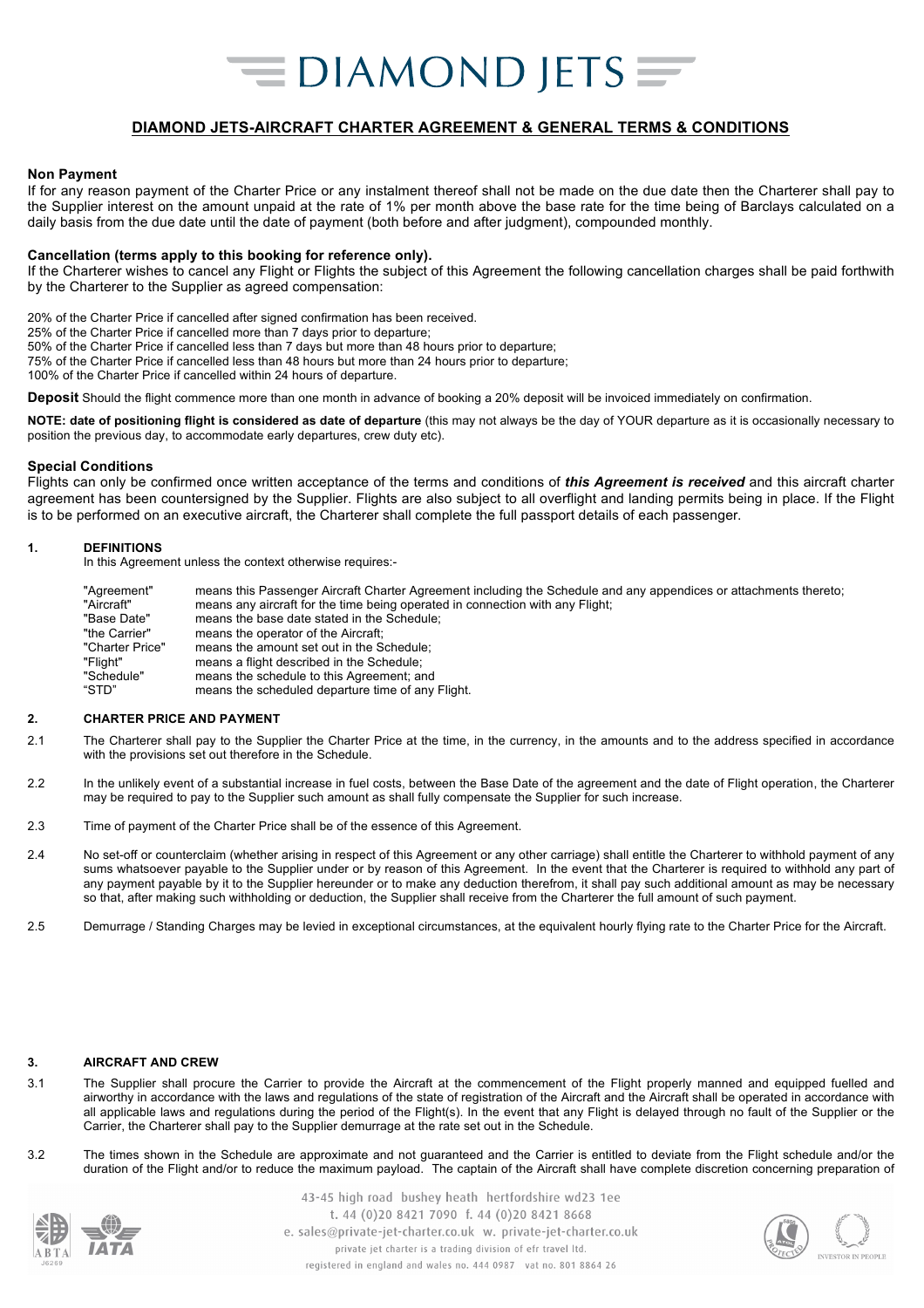the Aircraft for flight, whether or not a Flight shall be undertaken or abandoned once undertaken, any deviation from proposed route, where landing shall be made and all such other matters relating to the operation of the Aircraft and the Charterer shall accept all such decisions as final and binding.

- 3.3 All ground and operating personnel including cabin staff are authorised to take orders only from the Carrier unless specific written agreement shall first have been obtained from the Carrier whereby certain defined instructions may be accepted by such personnel from the Charterer.
- 3.4 The Supplier may at its discretion and without prior notice substitute the Aircraft and/or the Carrier and such substitute aircraft and substitute carrier shall, for the purposes of this Agreement, be the Aircraft and the Carrier hereunder.

#### **4. TRAFFIC DOCUMENTS**

The Supplier shall procure that the Carrier shall supply or procure the supply of passenger tickets, baggage checks, air waybills and all other necessary documents relating to the carriage undertaken pursuant to this Agreement and the Charterer shall give to the Supplier all necessary information and assistance to complete such documents as soon as possible after the making of this Agreement and, in any event, in sufficient time to be completed for issue to passengers.

#### **5. FLIGHT TIMES, LOADING AND EMBARKATION**

- 5.1 The Charterer shall be solely responsible for ensuring that passengers and their baggage arrive at the specified check-in point at the departure airport in sufficient time to be carried on any Flight. In the event that any passenger of the Charterer fails to arrive in sufficient time to be carried on the Flight the Supplier shall be under no liability whatsoever to the Charterer nor to such passenger. The Supplier shall be under no obligation hereunder to make any alternative arrangements for any such passenger. If the Carrier, in its absolute discretion, arranges for any such passenger to be carried on a later flight, the Charterer shall pay on demand to the Supplier such additional sum that the Supplier may specify for each such passenger to cover applicable passenger taxes and the administrative costs of the Carrier and the Supplier thereby incurred.
- 5.2 In the event of any delay (other than any delay for technical reasons the responsibility for which shall lie with the Carrier) deviation or diversion of any flight, the Charterer shall be solely responsible for any and all accommodation, refreshments, meals, transportation or any other additional costs, expenses, losses, damages or liabilities of whatsoever nature incurred in respect of the Charterer's passengers wherever and howsoever the same shall arise. All such costs, expenses, losses, damages or liabilities incurred by the Supplier shall be reimbursed by the Charterer to the Supplier on demand.
- 5.3 In the event that any passenger of the Charterer is refused entry at any destination airport, the Charterer shall indemnify and keep indemnified the Supplier, its officers, employees, agents and suppliers against any and all cost or expense whatsoever incurred by the Supplier in respect thereof (including but not limited to charges, fee, penalties, imposts or other expenses levied upon the Carrier or the Supplier by any immigration authority) or of any arrangements made by the Carrier and/or the Supplier to return such passengers to the country from which such passenger was originally carried.
- 5.4 In the event that:
	- (i) any agreement between the Carrier and the Supplier in respect of the Aircraft is terminated for whatever reason; or
		- (ii) the Aircraft is detained (whether lawfully or not) by any third party (including but not limited to detention by any aviation or airport authority, overflight authority or by way of lien or requisition for hire or otherwise); or
		- (iii) the Carrier has an administrator, receiver, administrative receiver, trustee or other like person appointed over a part or all of its assets or business (or any event analogous thereto occurs in any jurisdiction in which the Carrier conducts its business) and as a result the Carrier is unable to perform the Flights at the same cost to the Carrier; or
		- (iv) if the Carrier becomes insolvent, enters into voluntary liquidation or is compulsorily wound up (or any event analogous thereto occurs in any jurisdiction in which the Carrier conducts its business); or
	- (v) the Carrier, for whatever reason, fails to hold or maintain an Air Operator's Certificate then the Supplier shall use its reasonable endeavours to find an alternative carrier to operate such flights as may be affected by the occurrence of any of the above events ("the Affected Flights"), at the same cost to the Charterer.
- 5.5 In the event that the Supplier is unable so to do, the Supplier shall (subject to the provisions of Clause 10 hereof and provided that the Charterer has duly fulfilled its obligations hereunder) refund to the Charterer such part of the Charter Price previously paid by the Charterer as relates to the Affected Flight(s). In the event that the Supplier is able to arrange an alternative carrier to operate the Affected Flight(s), but only at an additional cost, the Supplier shall notify the Charterer forthwith and the Charterer shall have the option to charter the Aircraft operated by the alternative carrier provided that, if it so elects, it shall pay to the Supplier such additional costs upon demand. If the Charterer does not so elect, the Supplier shall, (subject to the provisions of Clause 10 hereof and provided that the Charterer has duly fulfilled its obligations hereunder), refund to the Charterer such part of the Charter Price previously paid by the Charterer as it relates to the Affected Flights and the Supplier shall thereupon be under no further obligation to the Charterer in relation to the Affected Flights.

#### **6.0 OBLIGATIONS OF THE CHARTERER**

- 6.1 The Charterer shall comply in all respects with the conditions of all permits, licences and authorities granted for the Flights and will procure such compliance on the part of all its passengers.
- 6.2 The Charterer shall hold harmless and indemnify the Supplier against all claims, demands, liabilities, actions, proceedings and costs of any kind whatsoever arising from any default on the part of the Charterer or any passenger of the Charterer in complying with any of the provisions of this Agreement.
- 6.3 The Charterer shall be responsible for the issue and delivery of all necessary passenger tickets, baggage checks and other necessary documents to all passengers.
- 6.4 The Charterer shall comply and shall procure that all its passengers shall comply with all applicable customs, police, public health, immigration and other lawful regulation of any state to/from or over which the Aircraft is or may be flown.



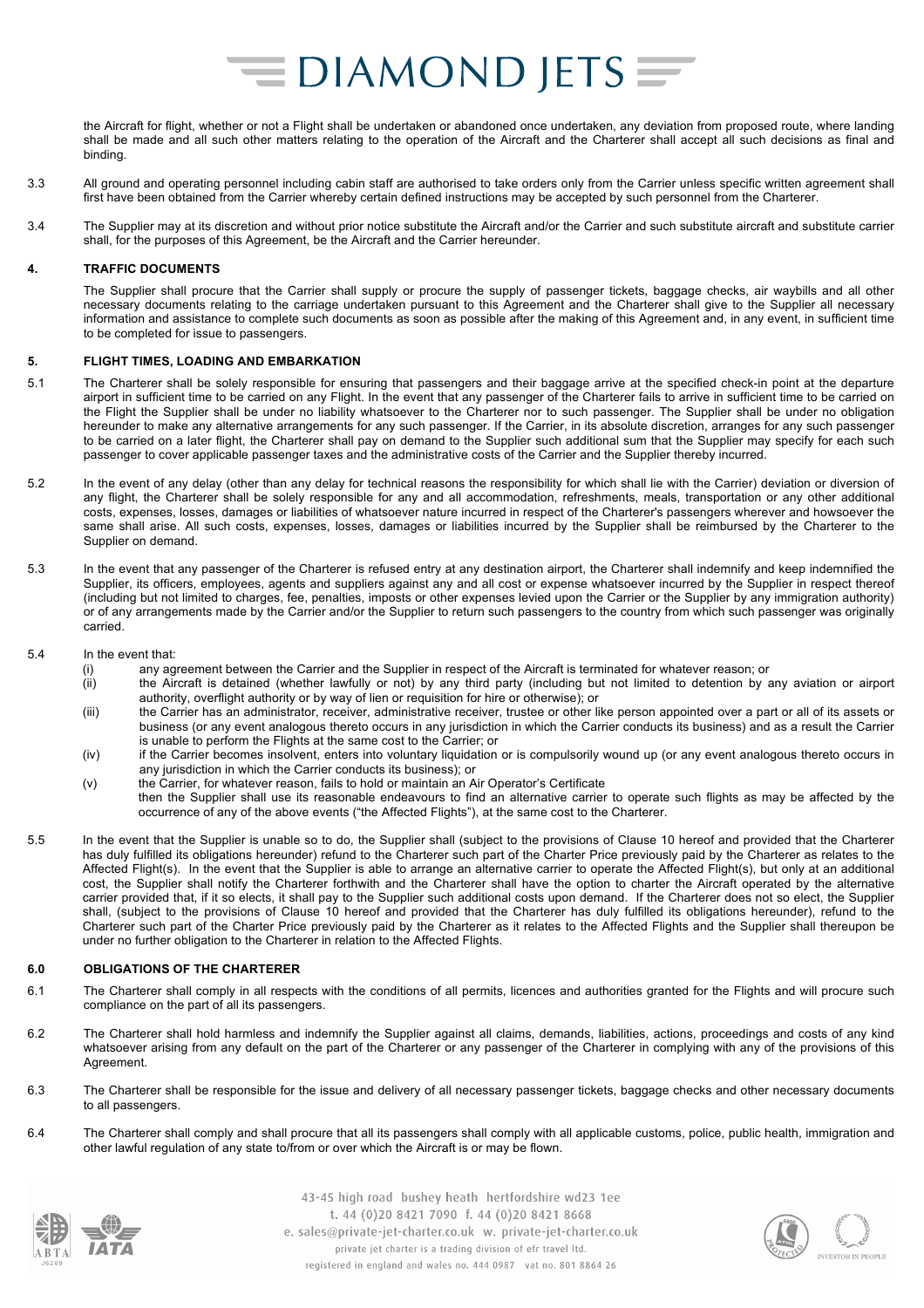#### **7. EXCLUSION OF LIABILITY/INDEMNITY**

- 7.1 The Supplier shall be under no liability to the Charterer or to any passenger of the Charterer in respect of any variation to or cancellation of any Flight or the non-availability of any seats which results from the acts or omissions of the Carrier, or for any failure by the Carrier to perform any Flight and the Charterer hereby acknowledges to the Supplier that in any such event the Charterer shall only have recourse against the Carrier.
- 7.2 The Supplier shall be under no liability to the Charterer for any failure by it or by the Carrier to perform their respective obligations under this Agreement arising from force majeure, labour disputes, strikes or lock-outs or any other cause beyond the control of the Supplier or the Carrier including accidents to or failure of the Aircraft, its engines, or any other part thereof or any machinery or apparatus used in connection therewith.
- 7.3 The Charterer shall indemnify the Supplier against any claim by any passenger of the Charterer arising out of any such variation, cancellation, nonavailability or failure to perform provided always that if the Supplier shall receive any refund from the Carrier in respect of any such varied cancelled or unperformed Flights or unavailable seats which have already been paid for by the Charterer, the Supplier shall (subject to the provisions of Clause 10 hereof and provided always that the Charterer shall have duly fulfilled its obligations under this Agreement), repay such refund to the **Charterer**
- 7.4 The Charterer shall indemnify the Supplier against any loss, damage, liabilities, costs or expenses of whatsoever nature caused to be suffered or incurred by the Supplier and its officers, employees suppliers or subcontractors arising out of any act or omission of the Charterer or its officers, employees or suppliers whether arising in contract or tort (including negligence) or otherwise.
- 7.5 Neither the Carrier nor Supplier shall be deemed to undertake any carriage to which this Agreement relates as a common carrier.
- 7.6 Carriage performed under this Agreement shall be subject to the conditions of carriage contained or referred to in the traffic documents of the Carrier including its General Conditions of Carriage. This Agreement and the carriage thereunder on international flights is governed by the rules and limitations established by the Convention for the Unification of Certain Rules Relating to International Carriage by Air, signed at Warsaw, Poland, on October 12, 1929, as amended by the Protocol signed at The Hague, Netherlands, on September 28, 1955 (herein collectively called the "Warsaw Convention") and/or by the rules and regulations established by the Montreal Convention on the Unification of Certain Rules for<br>International Carriage signed in Montreal on 28<sup>th</sup> May 1999 ("the Montreal Conven Convention and/or the Montreal Convention is/are applicable, apply to the Flight(s) hereunder.
	- Except as specifically provided by the Warsaw Convention and/or the Montreal Convention, the Supplier shall not be liable for any death wounding or personal injury or claim of whatsoever nature whether for death or bodily injury or for delay or loss of or damage to or delay of baggage or cargo whether arising in contract or in tort whether occasioned by the Supplier or the Carrier, or their respective officers, employees or agents and the Charterer hereby waives all rights or claims against the Supplier and discharges the Supplier, its officers, employees and agents from any such claim as aforesaid except to the extent the same is caused by the wilful misconduct or gross negligence of the Supplier, its officers, employees or agents.

#### **8. TERMINATION**

This Agreement may be terminated immediately upon notice from the Supplier to the Charterer upon the occurrence of any of the events specified below:-

- 8.1 the Charterer defaults in the payment of any amount payable hereunder on due date; or
- 8.2 the Charterer is in breach of any of its other obligations hereunder which if capable of remedy has not been remedied within 14 days of receipt of written notice from the Supplier requiring remedy of such breach; or
- 8.3 the Charterer admits in writing its inability to pay or becomes unable to pay it debts; or
- 8.4 a petition is presented for an administration order to be made up in relation to the Charterer; or
- 8.5 proceedings are started or any steps are taken for the winding-up or dissolution of the Charterer or for the appointment or a receiver, administrative receiver, trustee, supervisor or similar officer of the Charterer or any or all of its revenues and assets, or the Charterer is unable to pay its debts within the meaning of section 123 of the Insolvency Act 1996 (England); or
- 8.6 an encumbrancer takes possession of any of the Charterer's revenues or assets, or any security created by the Charterer becomes enforceable and the mortgagee or chargee takes steps to enforce the same (including without limitation by appointing a receiver or administrative receiver to any of the assets of the Charterer); or
- 8.7 the Charterer convenes a meeting or takes any steps for the purpose of making or proposes to enter into or make any arrangement or composition for the benefit of its creditors; or
- 8.8 a distress or other execution is levied or enforced upon or against any part of the Charterer's property; or
- 8.9 the Charterer suspends or ceases or threatens to suspend or cease to carry on its business or (expect in the ordinary course of business) it sells, leases, transfers or otherwise disposes of or threatens to dispose of all or any substantial part of its undertakings or assets (whether by a single transaction or by a series), or all or any substantial part of its assets are seized or appropriated by or on behalf of any governmental or other authority or are compulsory acquired; or if any thing analogous to the events referred to in 8.3 to 8.8 above occurs in any jurisdiction in which the Charterer conducts its business; or
- 8.10 in the opinion of the Supplier a material adverse change occurs in the business, assets, condition, operations or prospects of the Charterer; or
- 8.11 any of the events specified in this Clause 8 occur in relation to any guarantor of the Charterer's obligations hereunder.



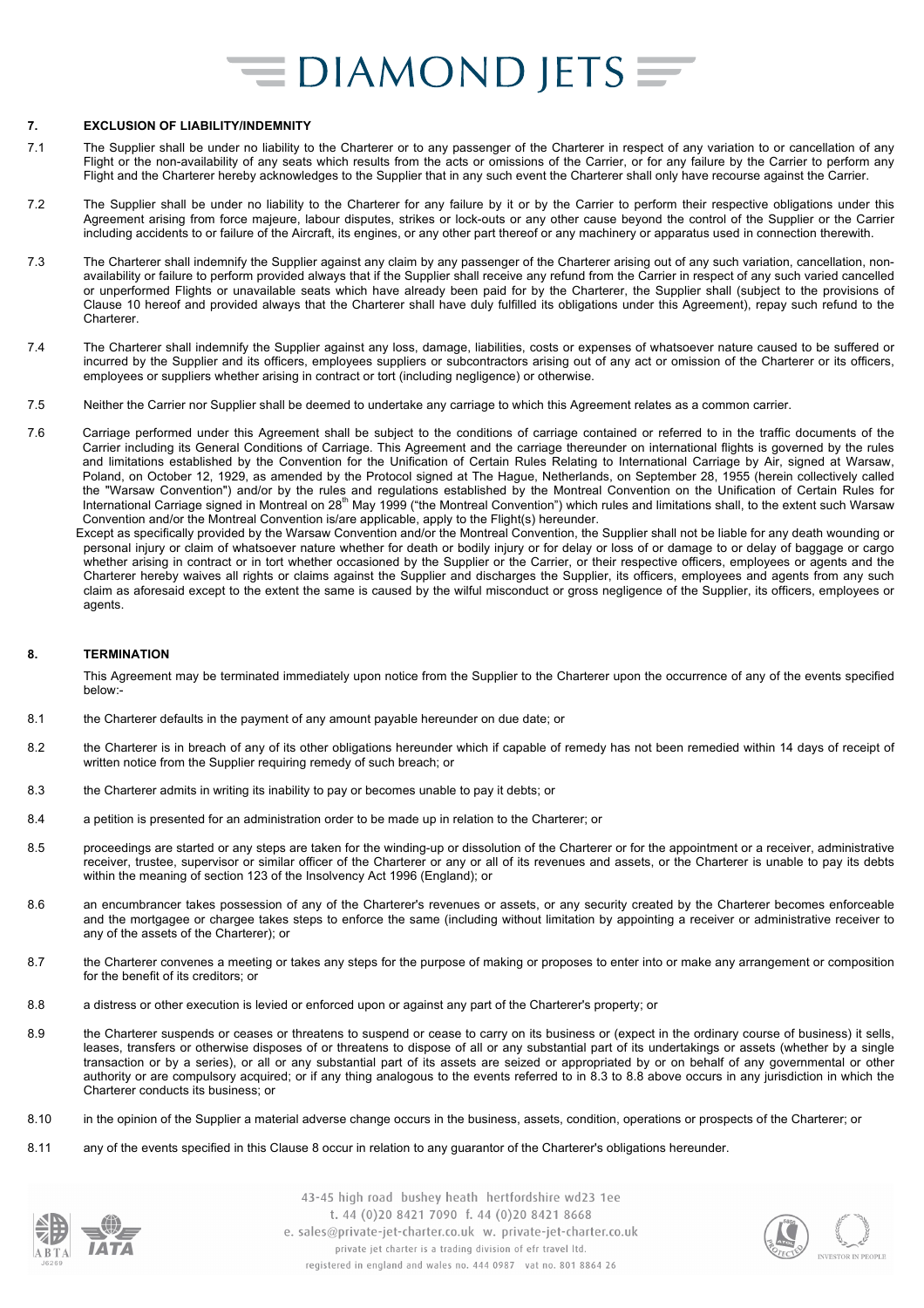#### **9. EFFECT OF DEFAULT**

- 9.1 If this Agreement is terminated under Clause 8, then the Charterer shall (without prejudice to any other rights and remedies which the Supplier may have) pay forthwith to the Supplier all amounts then due and unpaid to the Supplier hereunder, together with interest thereon (if any) at the rate specified in the Schedule and the Charterer shall indemnify and keep the Supplier indemnified against all loss, damage, costs, expense, claim or liability incurred or sustained by the Supplier as a result of such termination and the Supplier shall be entitled to retain any initial deposit paid by the Charterer pursuant to any provisions therefor set out in the Schedule.
- 9.2 The Charterer shall indemnify the Carrier and the Supplier against any claims by any passenger of the Charterer arising out of the termination of the Agreement.

#### **10. SET-OFF AND APPLICATION OF MONEYS**

The Supplier may at any time without notice to the Charterer at its discretion set-off any amounts paid by the Charterer to the Supplier hereunder against any amounts then due to the Supplier under this Agreement or against any amount due at such time from the Charterer to the Supplier.

#### **11. GENERAL**

- 11.1 Any notice required to be given under this Agreement shall be in writing and shall be deemed duly given if left at or sent by first class post or facsimile message to the address herein stated of the party to whom it is to be given. Any such notice shall be deemed to be served at the time when the same is handed to or left at the address of the party to be served and if served by post on the day (not being a Sunday or Public Holiday) next following the day of posting or if served by facsimile message upon the day such facsimile message is sent.
- 11.2 Time shall be the essence of this Agreement
- 11.3 This Agreement sets out the entire agreement and understanding between the parties or any of them in connection with the charter of the aircraft as described herein.
- 11.4 No party has relied on any warranty or representation of any other party except as expressly stated or referred to in this Agreement.
- 11.5 No claims shall be made against the Supplier in respect of any representation warranty indemnity or otherwise arising out of or in connection with the charter of the aircraft except where such representation, warranty or indemnity is expressly contained or incorporated in this Agreement.
- 11.6 No variation of this Agreement shall be effective unless made in writing and signed by both parties.
- 11.7 The Charter Price, payment terms and other commercial terms contained in this Agreement are confidential to the parties and may not be disclosed to third parties without prior approval.
- 11.8 No failure by the Supplier to exercise and no delay by the Supplier in exercising any right, power of privilege hereunder shall operate as a waiver thereof nor shall any single or partial exercise of any right, power or privilege preclude any other or further exercise thereof or the exercise of any other right, power or privilege. The rights and remedies herein provided are cumulative and are not exclusive of any rights or remedies provided by law.
- 11.9 The Charterer shall not be entitled to assign the benefit of this Agreement.
- 11.10 The Supplier shall not in any event be liable for any consequential or special damage or loss including loss of profit or anticipated profit arising from the performance or non-performance of any Flight or any of its obligations hereunder.

#### **12. INDEMNITIES TO SURVIVE TERMINATION**

All indemnities contained within this Agreement shall survive the termination of this Agreement, howsoever occurring.

#### **13. CHOICE OF LAW, SUBMISSION TO JURISDICTION**

This Agreement shall be governed by and interpreted in accordance with English law and the parties hereto hereby submit to the non-exclusive jurisdiction of the English Courts.

| <b>Full Name</b> | <b>Nationality</b> | Date of Birth | Passport No. | <b>Expiry Date</b> |
|------------------|--------------------|---------------|--------------|--------------------|
|                  |                    |               |              |                    |
|                  |                    |               |              |                    |
|                  |                    |               |              |                    |
|                  |                    |               |              |                    |